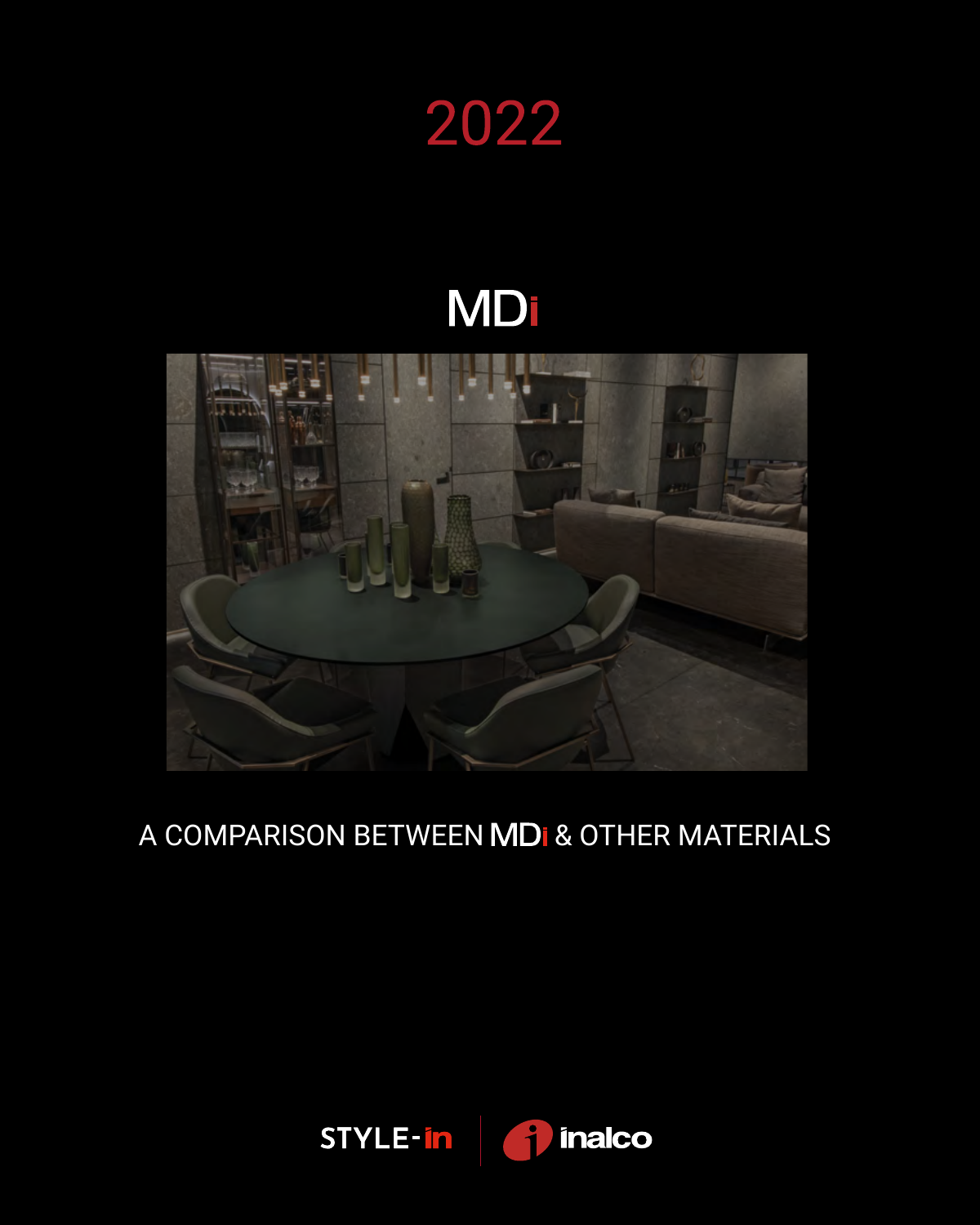

| A COMPARISON BETWEEN MDI<br>&<br><b>OTHER MATERIALS:</b> |                                                                                                                                                                                                           | <b>MDI</b><br><b>Natural</b><br><b>Bush-hammered</b><br>DT | <b>MDI</b><br>Honed<br>Polished | <b>Solid</b><br><b>Surface</b> | Ceramic<br>Porcelain<br><b>Tiles</b> | Quartz | <b>Wood</b><br>&<br>laminate | <b>Natural</b><br>stone | <b>Steel</b> | <b>Vinyl</b> | Carpet |
|----------------------------------------------------------|-----------------------------------------------------------------------------------------------------------------------------------------------------------------------------------------------------------|------------------------------------------------------------|---------------------------------|--------------------------------|--------------------------------------|--------|------------------------------|-------------------------|--------------|--------------|--------|
| Hygienic                                                 | Water absorption rate<br>Stain resistance<br>Chemical resistance<br>Prevention of build-up of bacteria                                                                                                    |                                                            |                                 |                                |                                      |        |                              |                         |              |              |        |
| Non-porous                                               | Water absorption rate                                                                                                                                                                                     |                                                            |                                 |                                |                                      |        |                              |                         |              |              |        |
| Usable both indoors<br>and out                           | Water absorption rate<br>Frost resistance<br>Colour fastness test                                                                                                                                         |                                                            |                                 |                                |                                      |        |                              |                         |              |              |        |
| Resistance to high<br>temperatures                       | Thermal shock<br>Heat resistance                                                                                                                                                                          |                                                            |                                 |                                |                                      |        |                              |                         |              |              |        |
| Stain resistance                                         | Stain resistance                                                                                                                                                                                          |                                                            |                                 |                                |                                      |        |                              |                         |              |              |        |
| Resistance to<br>detergents                              | Chemical resistance                                                                                                                                                                                       |                                                            |                                 |                                |                                      |        |                              |                         |              |              |        |
| Thermal shock<br>resistance                              | Thermal shock                                                                                                                                                                                             |                                                            |                                 |                                |                                      |        |                              |                         |              |              |        |
| Frost resistance                                         | Frost resistance                                                                                                                                                                                          |                                                            |                                 |                                |                                      |        |                              |                         |              |              |        |
| UV resistance                                            | Colour fastness test                                                                                                                                                                                      |                                                            |                                 |                                |                                      |        |                              |                         |              |              |        |
| Scratch resistance                                       | Mohs surface hardness                                                                                                                                                                                     |                                                            |                                 |                                |                                      |        |                              |                         |              |              |        |
| Easy to clean and<br>care for                            | Water absorption rate<br>Stain resistance<br>Chemical resistance                                                                                                                                          |                                                            |                                 |                                |                                      |        |                              |                         |              |              |        |
| Resistance to wear<br>and tear                           | Stain resistance<br>Colour fastness test<br>Thermal shock<br>Scratch resistance                                                                                                                           |                                                            |                                 |                                |                                      |        |                              |                         |              |              |        |
| Impact resistance                                        | --------------                                                                                                                                                                                            |                                                            |                                 |                                |                                      |        |                              |                         |              |              |        |
| <b>WHY MDI MAKES SENSE?</b>                              |                                                                                                                                                                                                           |                                                            |                                 |                                |                                      |        |                              |                         |              |              |        |
| Surfaces                                                 | Full Digital technology<br>Smoother-feeling textures<br>100% control over the design                                                                                                                      |                                                            |                                 |                                |                                      |        |                              |                         |              |              |        |
| Endless design<br>360° design                            | In / Out Full Design<br>A broad choice of formats,<br>finishes and colours<br>A variety of thicknesses                                                                                                    |                                                            |                                 |                                |                                      |        |                              |                         |              |              |        |
| Environmental<br>benefits                                | H <sub>2</sub> O Full Digital:<br>- 70% savings on water<br>consumption<br>- 90% reduction in atmospheric<br>emissions<br>- 50% of the materials are<br>recycled and re-used in the<br>production process |                                                            |                                 |                                |                                      |        |                              |                         |              |              |        |
| Fabrication                                              | Easy to cut<br>Easy to handle<br>Easy to machine and assemble                                                                                                                                             |                                                            |                                 |                                |                                      |        |                              |                         |              |              |        |
| Flexibility                                              | Malleable. for 4 and 6-mm<br>thicknesses                                                                                                                                                                  |                                                            |                                 |                                |                                      |        |                              |                         |              |              |        |